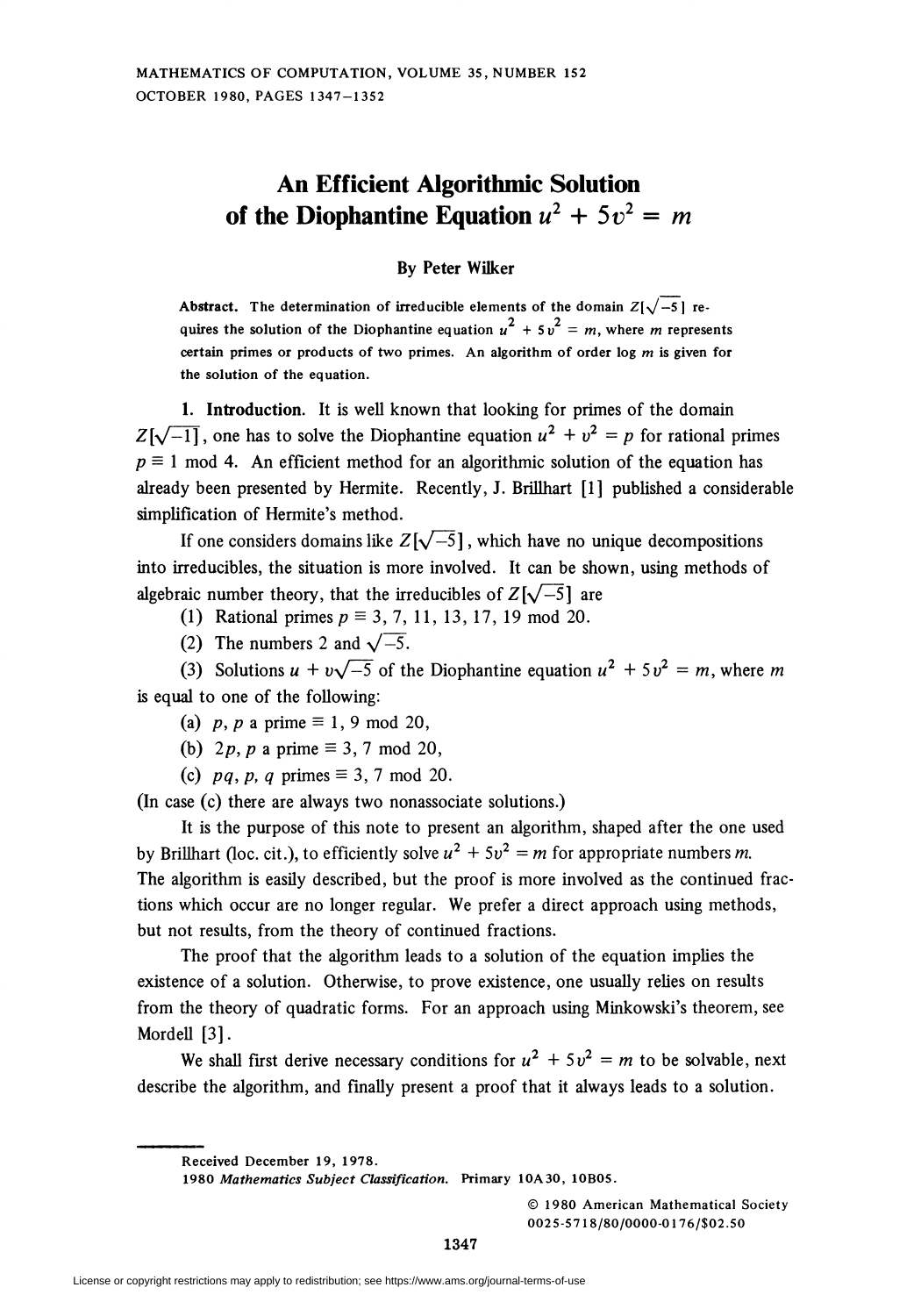Some remarks on the order of the algorithm and possible generalizations will conclude the paper.

2. Necessary Conditions for Solvability. Suppose  $u^2 + 5v^2 = m$  is solvable. If m is divisible by 4 or 5, the equation will also be solvable for  $m/4$  and  $m/5$ , respectively. We may therefore assume  $m$  not to be divisible by either 4 or 5. As the case  $m = 1$  is trivial, we shall also assume  $m > 1$ .

Suppose *m* is odd. As  $m \equiv u^2 \mod 5$ , *m* must be  $\equiv 1$ , 4 mod 5 and  $m \equiv 1, 9$ , 11, 19 mod 20. Considering the equation mod 4, one obtains  $m \equiv 1, 9, 13, 17$ mod 20. Hence  $m \equiv 1, 9 \text{ mod } 20$ .

If m is even,  $m = 2m'$  say, then by the same argument  $m' \equiv 2, 3 \mod 5$  and  $m' \equiv 3, 7, 13, 17 \text{ mod } 20$ . Considering the equation mod 8, one obtains easily  $m' \equiv$ 3, 7, 11, 19 mod 20. Hence  $m' \equiv 3, 7 \text{ mod } 20$ .

We want to restrict m somewhat more. Suppose a prime  $p \neq 5$  divides m but does not divide u and v. We choose x such that  $u \equiv xv \mod p$ . Then  $x^2 + 5 \equiv$ 0 mod p, and -5 is a quadratic residue mod p. Consequently,  $p \equiv 1, 3, 7, 9 \text{ mod } 20$ or  $p = 2$ . If, therefore, p divides m, but  $p \equiv 11, 13, 17, 19 \text{ mod } 20$ , then p must divide either u or v, hence both, which in turn means that  $p^2$  divides m; u/p and v/p will then be a solution with respect to  $m/p^2$ . Thus, we may assume m not to be divisible by any prime  $p \equiv 11, 13, 17, 19 \text{ mod } 20$ . As a consequence,  $x^2 + 5 \equiv 0 \text{ mod } m$ will always be solvable.

We shall use the results and assumptions of this section implicitly in the sequel.

3. Description of the Algorithm. To start the algorithm for a given m, solve  $x^2$  $+ 5 \equiv 0 \text{ mod } m$  with  $0 \le x \le m$ . (It is sometimes convenient, though not necessary, to choose x such that  $0 \le x \le m/2$ .) Next develop the Euclidean algorithm with m and  $x = r_0$  as a start:

$$
m = f_0 r_0 + r_1,
$$
  
\n
$$
r_0 = f_1 r_1 + r_2,
$$
  
\n
$$
r_{n-2} = f_{n-1} r_{n-1} + r_n,
$$
  
\n
$$
r_{n-1} = f_n r_n + r_{n+1}.
$$

We may always assume  $r_0^2 \ge m$ . If  $r_0^2 \le m$ , obviously  $x^2 + 5 = m$  and  $u = x$ ;  $v = 1$  is already a solution of  $u^2 + 5v^2 = m$ .

Develop the algorithm to the point where there is a first remainder less than  $\sqrt{m}$ . Let the notation be so chosen that  $r_{n+1}^2 < m$ , while  $r_n^2 \ge m$ . We must have  $r_{n+1} > 0$ , for  $r_{n+1} = 0$  implies that  $r_n$  is a divisor of x and m, hence of 5. As m does not have the divisor 5,  $r_n$  must be equal to 1, contradicting  $r_n^2 \ge m$ .

Define a sequence  $g_i$  recursively as follows:

$$
g_{-1} = 1
$$
,  $g_0 = f_0$ ,  $g_i = f_i g_{i-1} + g_{i-2}$   $(i = 1, ..., n)$ .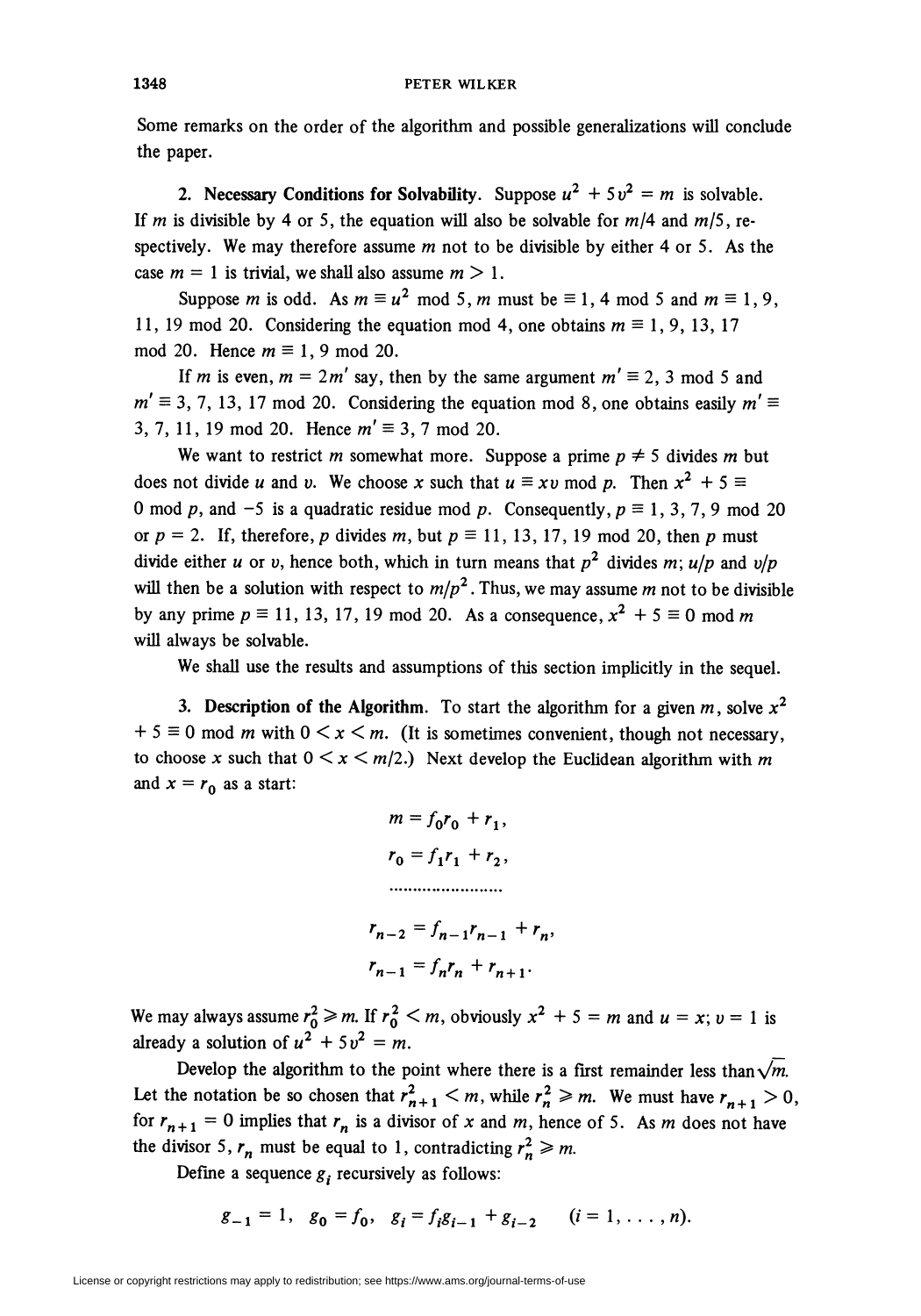We shall prove in Section 5:

THEOREM 1.  $m = r_{n+1}^2 + 5g_n^2$ .

As Brillhart in his note, we want to show that the calculation of  $g_n$  can be dispensed with. There are two cases to consider.

Case S.  $r_n$  is divisible by 5 and  $(r_n/5)^2 \le m$ . We shall prove in Section 6:

THEOREM 2S.  $g_n = r_n/5$ , consequently  $m = r_{n+1}^2 + 5(r_n/5)^2$ .

Case N. Case S does not apply. We need the following:

LEMMA N. The linear Diophantine equation  $r_n = r_{n+1}s + 5t$  is solvable with  $s > 0$ ,  $0 < t < r_{n+1}$ .

Let  $s = f_{n+1}$ ,  $t = r_{n+2}$ .

THEOREM 2N. 
$$
g_n = r_{n+2}
$$
, consequently  $m = r_{n+1}^2 + 5r_{n+2}^2$ .

We shall prove Lemma N and Theorem 2N in Section 7.

Let us consider two examples.

Case S.  $m = 134$ ,  $x = 53$ .  $134 = 2.53 + 28$ ,  $53 = 1.28 + 25$ ,  $28 = 1.25 + 3.$  $g_2 = 5 = r_2/5$ . Solution 134 =  $3^2 + 5.5^2$ . Case N.  $m = 269$ ,  $x = 110$ .  $269 = 2.110 + 49$ ,  $110 = 2.49 + 12$  $49 = 2.12 + 5.5$ .  $g_1 = r_3 = 5.$  Solution 269 = 12<sup>2</sup> + 5.5<sup>2</sup>.

4. Some Identities. In this section we derive some identities between the variables of the algorithm. Though we shall only need a few of them, it is quite as easy to state them in full generality.

(1)<sub>i</sub>  $m = g_i r_i + g_{i-1} r_{i+1}$   $(i = 0, 1, ..., n).$ This follows immediately from the definition of  $g_i$ .

Next we show that there are constants  $t_{ii}$  such that

$$
r_i r_j = (-1)^{i+j+1} 5g_{i-1} g_{j-1} + t_{ij} m,
$$

for  $i, j = 0, 1, \ldots, n + 1$ .

By induction,  $g_i x \equiv (-1)^{i+1}r_{i+1}$  mod  $m, i = 0, \ldots, n$ . Multiplying by x and adding  $5g_i$ , we get  $g_i(x^2 + 5) \equiv 0 \equiv (-1)^{i+1}r_{i+1}x + 5g_i \mod m$ , hence  $r_ix \equiv$  $i(-1)^{i+1}5g_{i-1}$  mod m,  $i = 0, \ldots, n + 1$ . Finally,  $r_i g_{i-1}x \equiv (-1)^{i+1}5g_{i-1}g_{i-1}$  $(-1)^{j}r_{i}r_{j}$  mod *m*.

To simplify notation we introduce  $a_i = t_{ii}, b_i = t_{i,i+1}$ . The identities just established imply

(2)<sub>i</sub> 
$$
r_i^2 + 5g_{i-1}^2 = a_i m
$$
  $(i = 0, ..., n + 1),$ 

(3)<sub>i</sub> 
$$
r_i r_{i+1} - 5g_{i-1}g_i = b_i m \qquad (i = 0, \ldots, n).
$$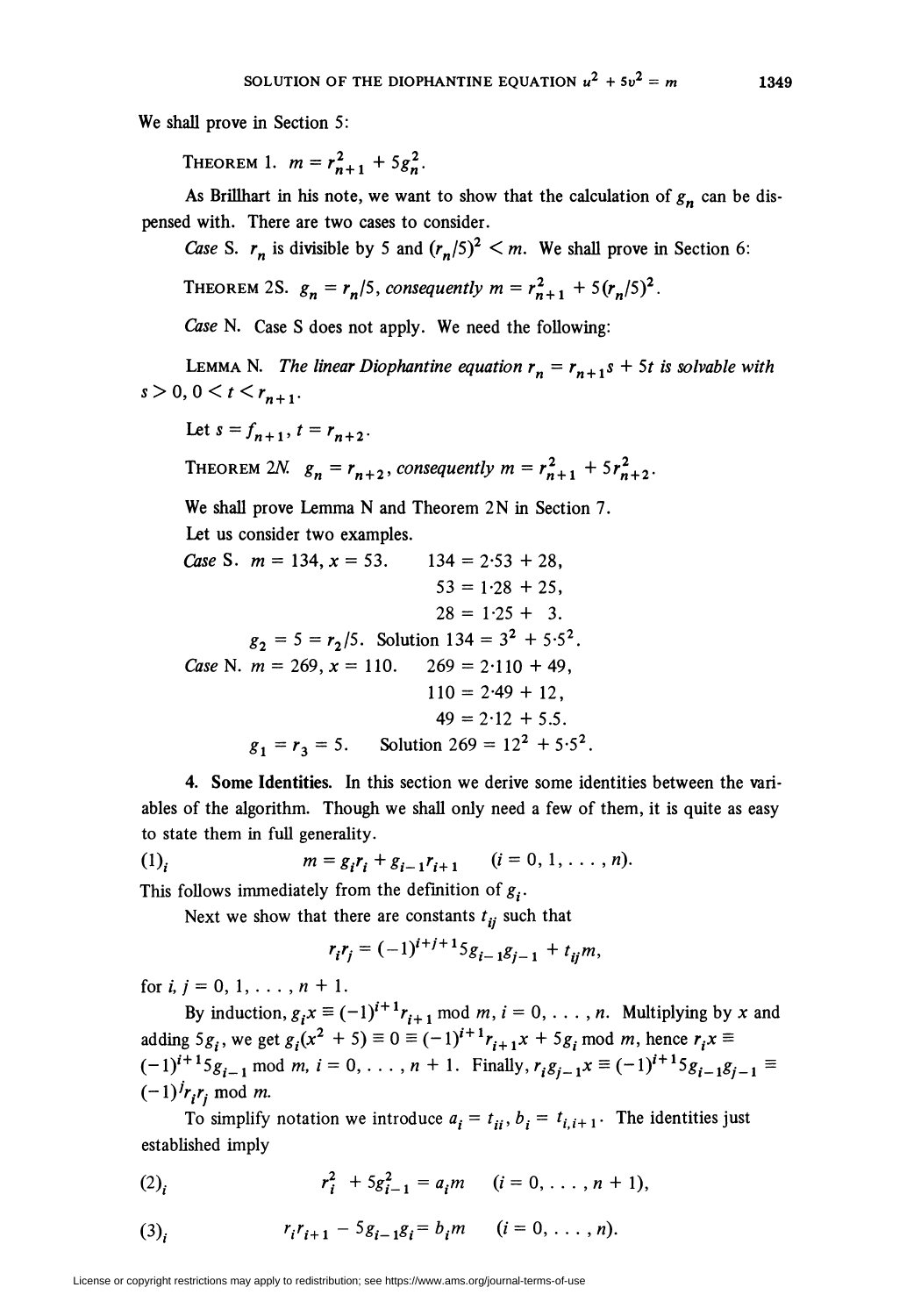Multiplying  $(1)$ , by  $r_{i+1}$  and using  $(2)_{i+1}$  and  $(3)$ , we obtain

(4)<sub>i</sub> 
$$
r_{i+1} = b_i g_i + a_{i+1} g_{i-1}
$$
  $(i = 0, ..., n)$ .

We need one inequality

$$
(5)_i \t\t\t \text{If } r_i^2 \geq m, \text{ then } r_i > g_i.
$$

To prove it, by (1), write  $r_i^2 - m = r_i^2 - g_i r_i - g_{i-1} r_{i+1} = r_i (r_i - g_i) - g_{i-1} r_{i+1} \ge 0$ . Hence  $r_i - g_i > 0$ .

LEMMA 1.  $a_i \neq 2, 3 \mod 5$  and  $a_i \neq 0 \mod 4$   $(i = 0, \ldots, n + 1)$ .

*Proof.* As was shown in Section 2, solvability of  $u^2 + 5v^2 = m$  implies  $m \equiv$ 1, 4 mod 5. If  $a_i \equiv 2$  or 3 mod 5, then  $a_i m \equiv 2$  or 3 mod 5, which contradicts  $(2)_i$ .

To prove the second assertion, multiply identities  $(2)$ <sub>i</sub> and  $(2)$ <sub>i+1</sub> together and use  $(3)$ <sub>i</sub> and  $(1)$ <sub>i</sub> to get

$$
(6)i \t aiai+1 = bi2 + 5.
$$

If 4 divides  $a_i$ , then 4 divides  $b_i^2 + 5$ , which is impossible.

5. Proof of Theorem 1. To prove Theorem 1, we have to show that  $a_{n+1} = 1$ . By  $(1)_n$ ,  $(2)_{n+1}$  and  $(5)_n$  we get

$$
5m = 5g_n r_n + 5g_{n-1} r_{n+1} > 5g_n^2 + 5g_{n-1} r_{n+1}
$$
  
=  $a_{n+1} m + 5g_{n-1} r_{n+1} - r_{n+1}^2 > a_{n+1} m - r_{n+1}^2$ .

From the assumption  $r_{n+1}^2 < m$  we infer  $6m > a_{n+1}m$ , hence  $1 \le a_{n+1} \le 5$ . By Lemma 1,  $a_{n+1}$  cannot be equal to 2, 3 or 4. By  $(2)_{n+1}$ ,  $a_{n+1} = 5$  if and only if 5 divides  $r_{n+1}$ . (Remember that 5 does not divide m.) We now show that this is impossible. Thus  $a_{n+1} = 1$  and Theorem 1 is proved.

LEMMA 2.  $r_{n+1} \not\equiv 0 \mod 5$ .

*Proof.* Suppose  $r_{n+1} = 5r'_{n+1}$ , hence  $a_{n+1} = 5$ . (3)<sub>n</sub> implies  $b_n = 5b'_n$  and  $(3)<sub>n</sub>$  and  $(4)<sub>n</sub>$  change to

$$
r_n r'_{n+1} - g_{n-1} g_n = b'_n m; \qquad r'_{n+1} = b'_n g_n + g_{n-1}.
$$

Because  $g_n > g_{n-1}$ , we must have  $b'_n \ge 0$ .  $b'_n = 0$  leads to  $r'_{n+1} = g_{n-1}$  and  $r_n =$  $g_n$ , contradicting  $(5)_n$ . Thus  $b'_n > 0$ , which in turn implies  $r'_{n+1} > g_n$ . But  $a_{n+1}m$  $= 5m = r_{n+1}^2 + 5g_n^2 < r_{n+1}^2 + 5r_{n+1}'^2 < 2r_{n+1}^2 < 2m$  is impossible.

Note that  $r_{n+1} = 1$  implies  $m = 5g_n^2 + 1$ . Let  $x = 5g_n$ ; then  $x^2 + 5 = 5m$ and  $m = g_n x + 1$ . This shows  $n = 0$ . (The argument does not apply to the lowest case  $m = 6$ .) In the sequel, we may therefore assume  $r_{n+1} > 1$ .

6. Proof of Theorem 2S. Let us now take up Case S. As  $r_n$  is divisible by 5, the same holds for  $a_n$  by identity  $(2)_n$ . We shall write  $r_n = 5r'_n$  and  $a_n = 5a'_n$ .  $(2)_n$ changes to

$$
(2)'_n \t\t 5r_n'^2 + g_{n-1}^2 = a'_n m.
$$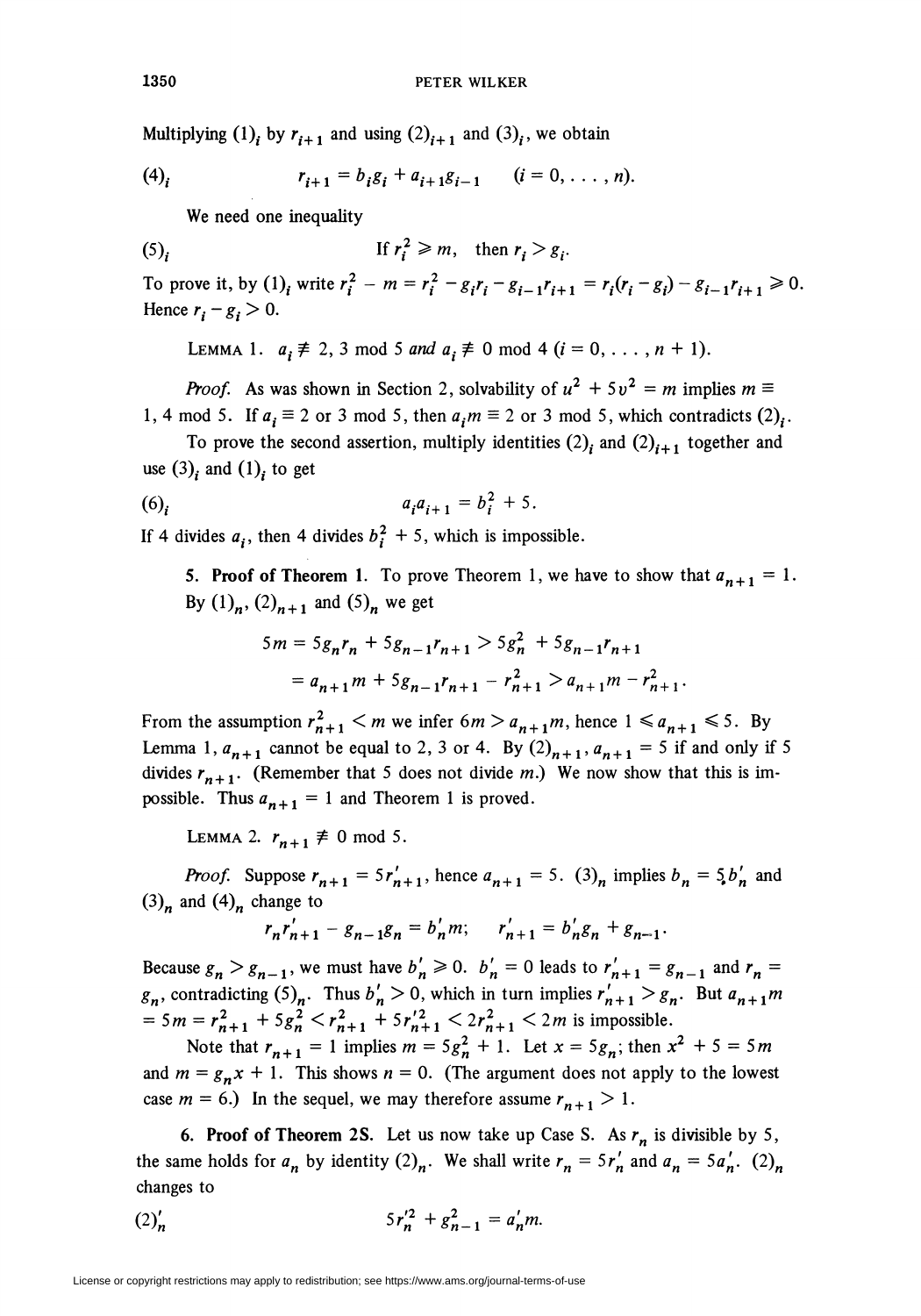Lemma 1, applied to  $a_n$ , shows  $a'_n \neq 4$ . The argument of Lemma 1, applied to identity  $(2)'_n$ , yields  $a'_n \neq 2$  or 3.

We now show that, by our assumption at the end of the preceding section,  $n$ cannot be 0. For  $n = 0$ ,  $(2)'_0$  would read  $5r_0'^2 + 1 = a'_0 m$ . As  $r_0'^2 \le m$ , we would get  $a'_0 \le 5$ . As  $a'_0 = 5$  is clearly impossible,  $a'_0 = 1$ , and consequently  $r_1 = 1$ , a case we agreed to omit.

 $(1)_{n-1}$  and  $(5)_{n-1}$  now lead to

$$
m = g_{n-1}r_{n-1} + g_{n-2}r_n > g_{n-1}^2 + g_{n-2}r_n
$$
  
=  $a'_nm + g_{n-2}r_n - 5r'_n > a'_nm - 5r'_n$ .

As  $r_n'^2 < m$ , we get  $1 \leq a'_n \leq 5$ . We have already excluded  $a'_n = 2$ , 3 or 4.  $a'_n = 5$ would mean that  $g_{n-1}$  is divisible by 5, which in turn, by  $(1)_n$ , would make m divisible by 5. Hence  $a'_n = 1$ .

Introducing  $a_{n+1} = 1$  and  $a_n = 5$  into equality  $(6)_n$  shows  $b_n = 0$ . By  $(3)_n$ and (4)<sub>n</sub> we get  $r_{n+1} = g_{n-1}$  and  $r_n = 5g_n$ . This proves Theorem 2S.

7. Proof of Lemma N and Theorem 2N. To establish Lemma N, note that, by Lemma 2,  $r_{n+1}$  and 5 are relatively prime. Thus, there is a solution of  $r_n = r_{n+1}s$ 5t with  $s > 0$ ,  $0 \le t \le r_{n+1}$ . We may also assume  $t > 0$ . For  $t = 0$  means that  $r_{n+1}$ divides  $r_n$ , which is only possible if  $r_{n+1}$  divides 5. This in turn means that  $r_{n+1} = 1$ , a case already dealt with.

Introduce  $r_n = r_{n+1} s - 5t$  into  $(3)_n$  and use  $(2)_{n+1}$  with  $a_{n+1} = 1$ :

$$
r_n r_{n+1} = r_{n+1}^2 s - 5r_{n+1} t = sm - 5s g_{n-1}^2 - 5r_{n+1} t = 5g_{n-1} g_n + b_n m.
$$

Thus

$$
(s - b_n)m = 5(sg_n^2 + r_{n+1}t + g_{n-1}g_n).
$$

Identity  $(4)_n$ , together with  $a_{n+1} = 1$  and  $g_n > g_{n-1}$ , imply  $b_n \ge 0$ . If  $b_n = 0$ , then  $r_{n+1} = g_{n-1}$  and  $r_n = 5g_n$  by  $(3)_n$ , which can only hold in Case N if  $g_n^2 \ge m$ . But  $(2)<sub>n+1</sub>$  shows  $5g_n^2 < m$ . Therefore  $b_n > 0$ .

The equation derived above now implies  $0 \lt s - b_n \lt s$  and shows at the same time that  $s - b_n$  is divisible by 5. This can only hold if  $s > 5$ . Consequently, we may define  $f_{n+1} = s - 5$  and  $r_{n+2} = r_{n+1} - t$ , which proves Lemma N. Note that the solution as stated in the lemma is clearly unique.

To prove Theorem N, introduce  $(4)_n$  into  $(1)_n$  and use  $(2)_{n+1}$  to obtain

$$
r_n = b_n r_{n+1} + 5g_n.
$$

As was shown above,  $b_n > 0$ . From  $(4)_n$  we infer  $0 \lt g_n \lt r_{n+1}$ . Hence, as noted,  $b_n = f_{n+1}$  and  $g_n = r_{n+2}$ , which is Theorem 2N.

8. Efficiency of the Algorithm. Concluding Remarks. The algorithm presented in Section 3 consists of three parts:

- (1) A Euclidean algorithm (with certain tests on the way).
- (2) The solution of a linear Diophantine equation.
- (3) The solution of  $x^2 \equiv -5 \mod m$ .